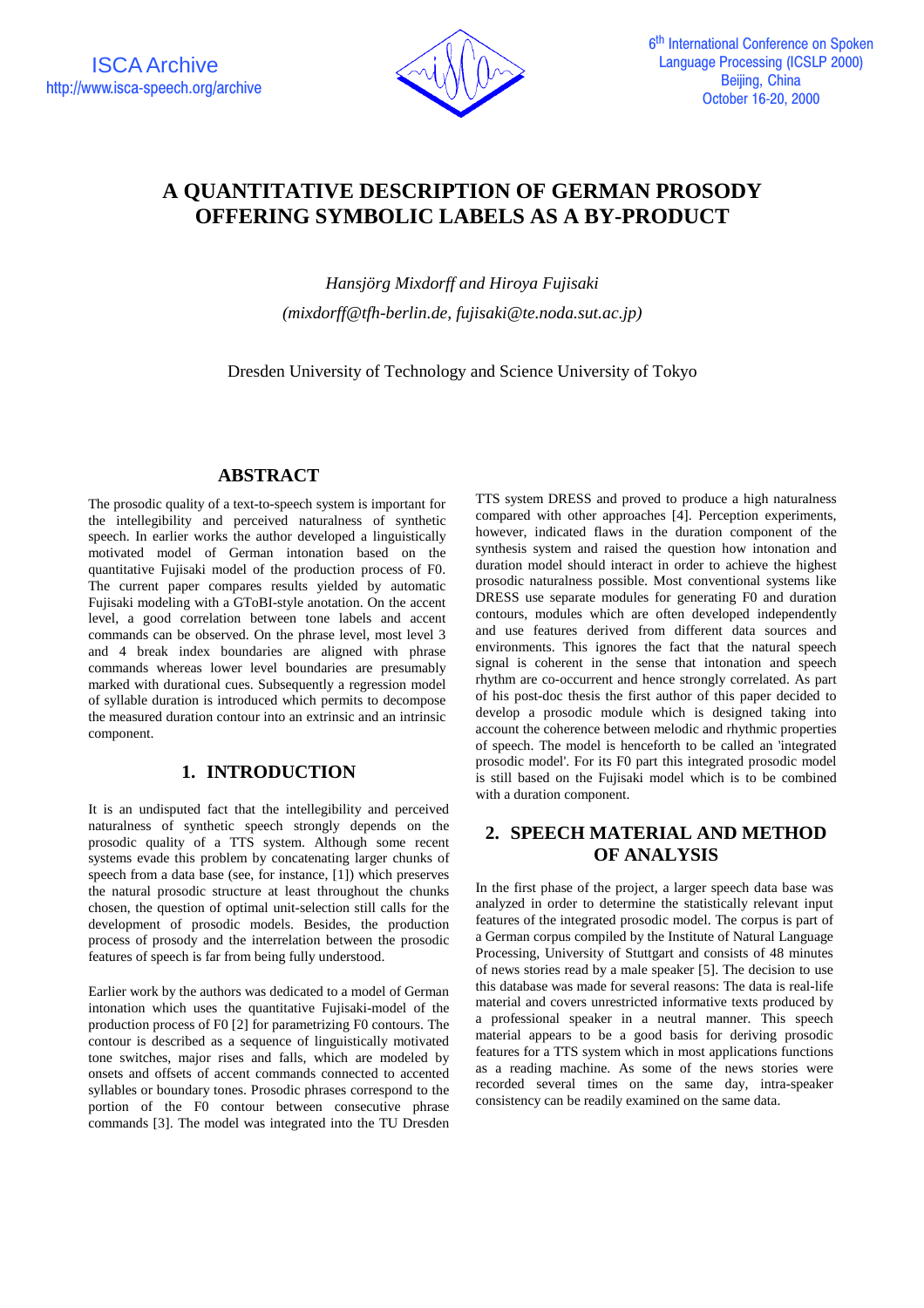

Figure 1: Example from the database. The figure displays from top to bottom: (1) the speech waveform, (2) the extracted (+signs) and estimated (solid line) F0 contours, the ToBI labels and text of utterance, the underlying phrase commands (impulses) and accent commands (steps). In the utterance "Die französische Regierung hat in einem offenen Brief..." *"In an open letter, the French government..."* the second accent command marks a minor accent on 'Regierung'*/'government'* which was not assigned a ToBI-label.

The corpus contains boundary labels on the phone, syllable and word levels and linguistic annotations such as part-of-speech. Furthermore it is supplied with GToBI-labels following the Stuttgart System [6]. The Fujisaki-parameters were extracted applying a novel automatic multi-stage approach [7].

The present paper mainly concerns a side-aspect of the research project described, namely the comparison of automatically extracted Fujisaki parameters and ToBI labels as assigned by a human labeller. ToBI labels are symbolic in the sense that the labeller aims to describe the continuous F0 contour by a sequence of discrete tone labels, H for high tones, L for low ones. Syllables perceived as accented are assigned pitch accent labels ('starred' tones, such as L\* and H\*), prosodic boundaries are linked to boundary tone labels (such as H% or L%, for instance). Furthermore, the strength of prosodic boundaries is coded using break indices between 0 (clytic) and 4 (intonation phrase boundaries typically accompanied by pauses and boundary tones).

### **3. RESULTS**

Figure 1 displays an example of analysis, showing from top to bottom: the speech waveform, the extracted and modelgenerated F0 contours, the ToBI tier, the text of the utterance, and the underlying phrase and accent commands.

#### **3.1 Accentuation**

The corpus contains a total number of 13151 syllables. Of the 2498 syllables labeled as accented ('H\*L','L\*H', etc.) 96.1% were found to be linked to accent commands, as well as 78% of the 859 syllables assigned boundary tone labels ('H%','L%'). 177 syllables marked with H% boundary tones receiving a separate accent command which is not linked to a preceding accent.

 'Non-downstepped' accents exhibit a mean accent command amplitude of 0.28 against 0.21 for accents labeled as downstepped.

The standard accent types 'H\*L','L\*H','HH\*L' and 'L\*HL' which account for 84% of the accent labels can be reliably identified by the alignment of the accent command with respect to the accented syllable, expressed as  $T1_{\text{rel}} = (T1-t_{\text{on}})/dur$ ; and  $T2_{\text{rel}}=(T2-t_{\text{on}})/dur$  where T1 denotes the accent command onset time,  $T2$  the accent command offset time;  $t_{on}$  the syllable onset time and *dur* the accented syllable's duration. As can be seen from

Figure 2, for type 'H\*L', mean  $T1_{rel}$  and  $T2_{rel}$  are -42% and 85%, and for type 'L\*H' 50% and 170%, for instance. In a similar manner, the HH\*L ('early high peak') and L\*HL accent types (rise-fall / "late peak"), can be associated with the timing of the underlying accent command.

A considerable number of accented syllables (N=444) was detected which had not been assigned any accent labels by the human labeller. Figure 1 shows such an instance where in the utterance "Die Fran'zösische Re'gierung hat in einem 'offenen 'Brief..."-*"In an* '*open* '*letter, the* '*French* '*government..."* , an accent command was assigned to the word 'Re'gierung', but not a tone label. Other cases of unlabeled accents were incidently accented word accent syllables in by default unaccentable functions words.

#### **3.2 Phrasing**

About 54.8% of break index 3- and 96.2% of break index 4 labeled-boundaries are aligned with the onset of a phrase command, with a mean phrase command magnitued *Ap* of 0.67 and 1.32, respectively.

In order to separate intra-sentence from inter-sentence boundaries more consistently, a distinction not expressed by the BI3 and 4 labels, boundaries were post-labeled with default punctuation marks, i.e. periods and commas. Subsequently we found that all inter-sentence-boundaries are aligned with the onset of a phrase command. 68% of all intra-sentence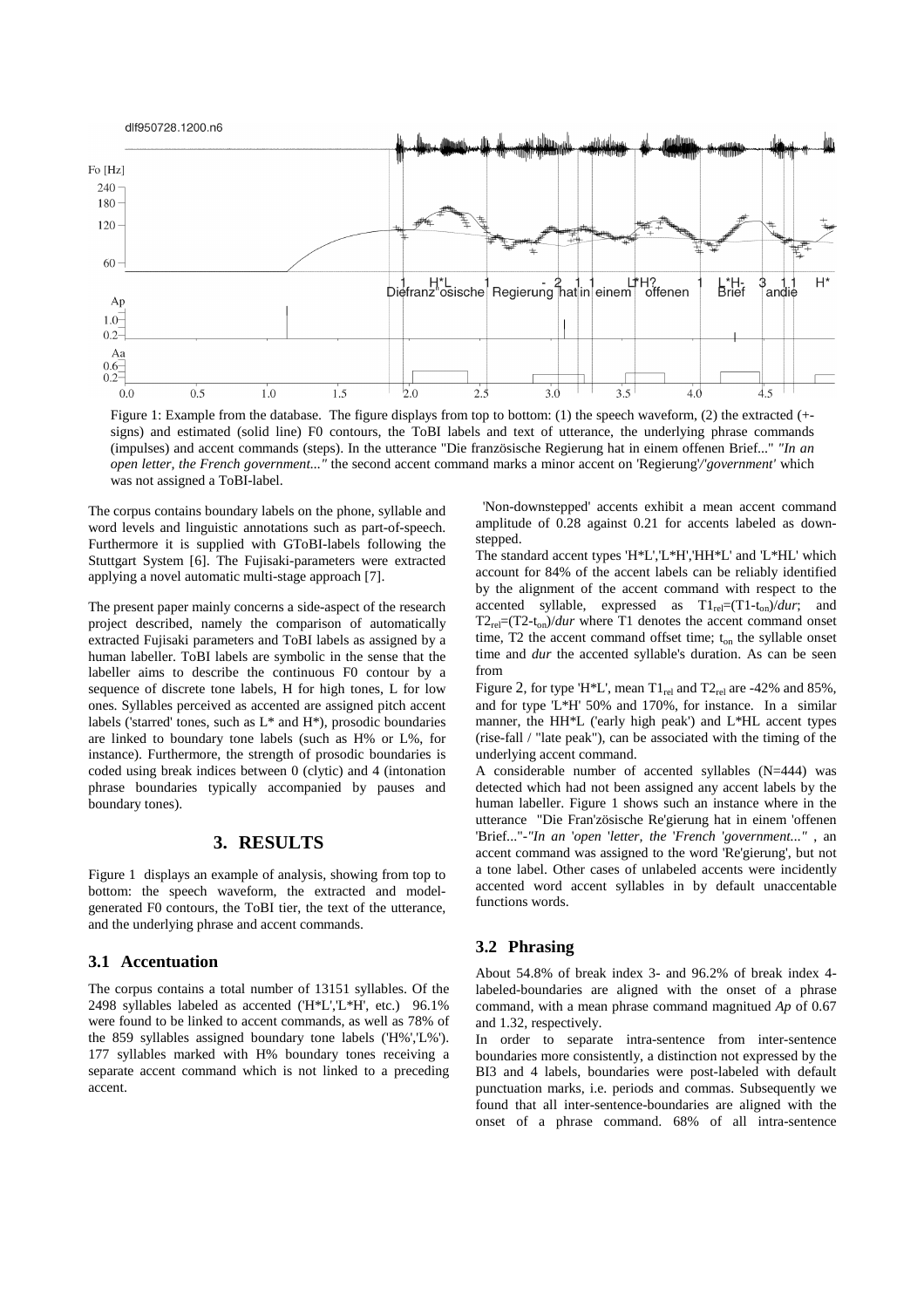boundaries exhibit a phrase command, with the figure rising to 71% for 'comma-boundaries'. The mean phrase command magnitude for intra-sentence boundaries, inter-sentenceboundaries and paragraph onsets amounts to 0.8, 1.68 , and 2.28 respectively, which shows that *Ap* is a good indicator for boundary strength.



Figure 2: Timing characteristics of accent commands assigned to various ToBI accent label types expressed by T1 and T2 in relation to the accent syllable duration. H\*L type accent commands start early before the syllable onsets, while L\*H type accent commands start in the middle of the accented syllable.

About 80% of prosodic phrases contain 13 syllables or less. Hence phrases in the news utterances examined are considerably longer than the corresponding figure of 8 syllables found in [3] for simple readings. This effect may be explained by the higher complexity of the underlying texts, but also by the better performance of the professional announcer.

# **4. A PRELIMINARY MODEL OF SYLLABLE DURATION**

As we saw in the preceding section, the labeling accuracy of the automatic procedure is quite high on the accent level and can be successfully used to determine tone labels without the loss of quantitative information incurred by a purely symbolic representation. The detection of lower level phrase boundaries, however, obviously requires the evaluation of additional features such as pausing and pre-boundary lengthening. A regression model of the syllable duration was hence developed which permits to decompose the duration contour into an 'intrinsic' part related to the syllable structure and a second, 'extrinsic' part related to accentuation and boundary influences. The most important extrinsic factors were found to be (1) the degree of accentuation (with the categories 0: 'unstressed', 1: 'stressed, but unaccented', 2: 'accented', where 'accented' denotes a syllable that bears a tone switch) and (2) the strength of the prosodic boundary to the right of a syllable, accounting for a

total 35% of the variation in syllable duration. Pre-boundary lengthening, for instance, is therefore reflected by local maxima of the 'extrinsic' contour. The number of phones - as could be expected - proves to be the most important intrisic factor, followed by the type of the nuclear vowel to be either the reduction-prone schwa or non-schwa. These two features alone account for 36% of the variation explained. Figure 3 displays an example of a smoothed syllable duration contour (solid line) decomposed into an intrinsic (dotted line) and extrinsic (dashed line) component.

Compared with other duration models, the model presented here still incurs a considerable prediction error as it yields a correlation of only 0.79 between observed and predicted syllable durations, against a value of 0.85 in [8], for instance. Possible reasons for this shortcoming include the following:

- the duration model is not hierarchical, as factors from several temporal domains (i.e. phonemic, syllabic and phrasal) are superimposed on the syllabic level, and the detailed phone structure is (not yet) taken into account
- syllabification and transcription information in the database is often erroneous, especially for foreign names and infrequent compound words which were not transcribed using a phonetic dictionary, but by applying default grapheme-to-phoneme rules.